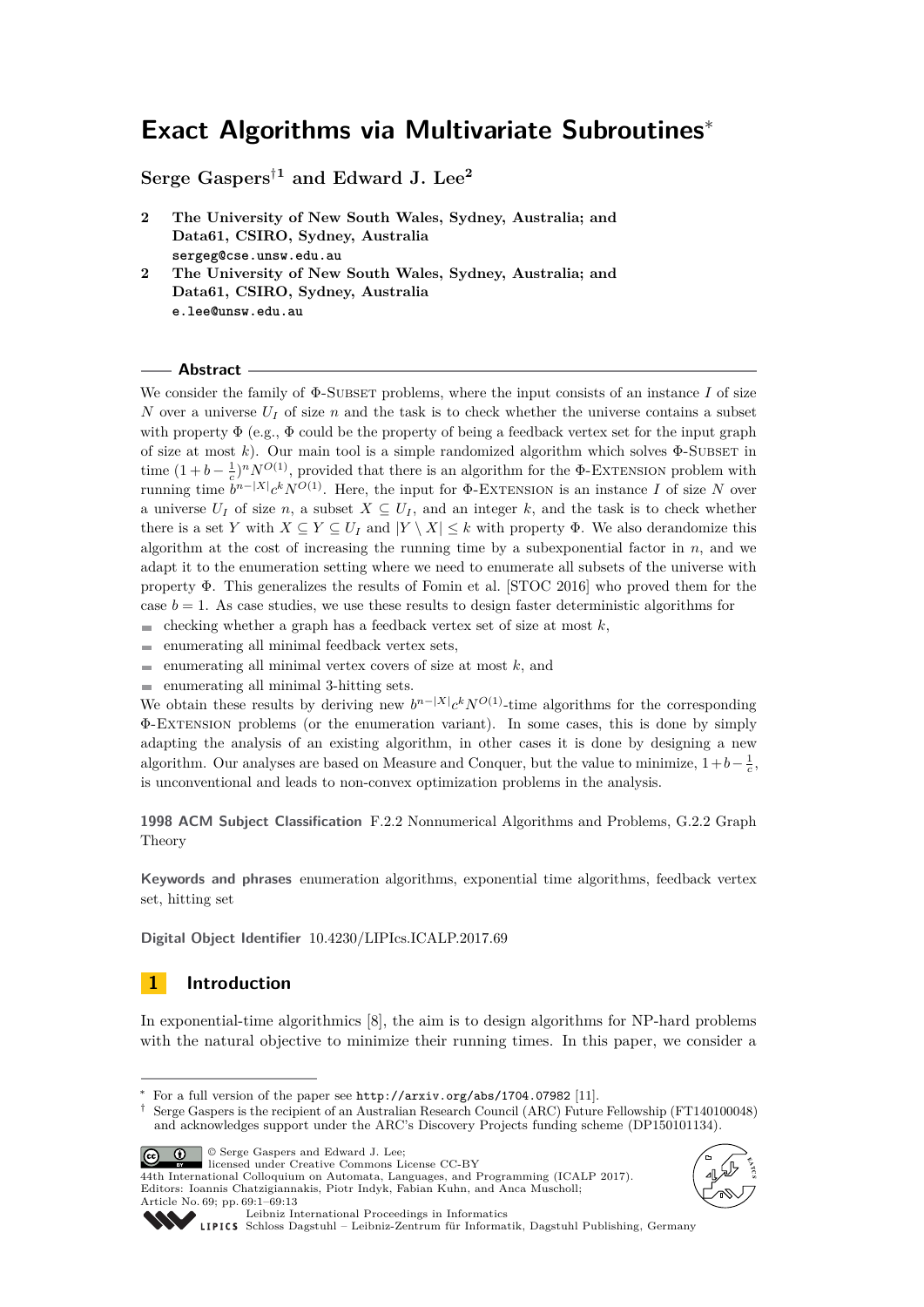#### **69:2 Exact Algorithms via Multivariate Subroutines**

broad class of subset problems, where for an input instance  $I$  on a universe  $U_I$ , the question is whether there is a subset *S* of the universe satisfying certain properties. For example, in the FEEDBACK VERTEX SET problem, the input instance consists of a graph  $G = (V, E)$  and an integer *k*, the universe is the vertex set and the property to be satisfied by a subset *S* is the conjunction of " $|S| \leq k$ " and " $G - S$  is acyclic".

More formally, and using definitions from [\[5\]](#page-12-3), an *implicit set system* is a function Φ that takes as input a string  $I \in \{0,1\}^*$  and outputs a set system  $(U_I, \mathcal{F}_I)$ , where  $U_I$  is a universe and  $\mathcal{F}_I$  is a collection of subsets of  $U_I$ . The string *I* is referred to as an *instance* and we denote by  $|U_I| = n$  the size of the universe and by  $|I| = N$  the size of the instance. We assume that  $N \geq n$ . The implicit set system  $\Phi$  is *polynomial time computable* if (a) there exists a polynomial time algorithm that given *I* produces  $U_I$ , and (b) there exists a polynomial time algorithm that given *I*,  $U_I$  and a subset *S* of  $U_I$  determines whether  $S \in \mathcal{F}_I$ . All implicit set systems discussed in this paper are polynomial time computable.

Φ-Subset Input: An instance *I* Output: A set  $S \in \mathcal{F}_I$  if one exists.

Φ-Extension

Input: An instance *I*, a set  $X \subseteq U_I$ , and an integer *k*.

Question: Does there exists a subset  $S \subseteq (U_I \setminus X)$  such that  $S \cup X \in \mathcal{F}_I$  and  $|S| \leq k$ ?

In recent work, Fomin et al. [\[5\]](#page-12-3) showed that  $c^k N^{O(1)}$  time algorithms  $(c \in O(1))$  for  $\Phi$ -Ex $t$ ENSION lead to competitive exponential-time algorithms for many  $\Phi$ -SUBSET problems. The main tool was a simple randomized algorithm which solves  $\Phi$ -SUBSET in time  $(2 - \frac{1}{c})^n N^{O(1)}$ if there is an algorithm that solves  $\Phi$ -EXTENSION in time  $c^k N^{O(1)}$ . A derandomization was also given, turning the randomized algorithm into a deterministic one at the cost of a  $2^{o(n)}$  factor in the running time. The method was also adapted to enumeration algorithms and combinatorial upper bounds. This framework, together with a large body of work in parameterized algorithmics [\[3\]](#page-12-4), where  $c^k N^{O(1)}$  time algorithms are readily available for many subset problems, led to faster algorithms for around 30 decision and enumeration problems.

In this paper, we extend the results of Fomin et al. [\[5\]](#page-12-3) and show that a  $b^{n-|X|}c^kN^{O(1)}$ time algorithms  $(b, c \in O(1))$  for  $\Phi$ -EXTENSION lead to randomized  $(1 + b - \frac{1}{c})^n N^{O(1)}$  time algorithms for Φ-Subset. Our result can be similarly derandomized and adapted to the enumeration setting. Observe that for  $b = 1$ , the results of [\[5\]](#page-12-3) coincide with ours, but that ours have the potential to be more broadly applicable and to lead to faster running times. The main point is that if we use a  $c^k N^{O(1)}$  time algorithm as a subroutine to design an algorithm exponential in *n*, we might as well allow a small exponential factor in *n* in the running time of the subroutine.

Similar as in [\[5\]](#page-12-3), the Φ-Extension problem can often be solved by preprocessing the elements in *X* in a simple way and then using an algorithm for a subset problem. In the case of FEEDBACK VERTEX SET, the vertices in  $X$  can simply be deleted from the input graph. Whereas the literature is rich with  $c^k N^{O(1)}$  time algorithms for subset problems, algorithms with running times of the form  $b^n c^k N^{O(1)}$  $b^n c^k N^{O(1)}$  $b^n c^k N^{O(1)}$  with  $b > 1$  are much less common.<sup>1</sup> One issue is

<span id="page-1-0"></span><sup>&</sup>lt;sup>1</sup> One notable exception is by Eppstein  $[4]$ , who showed that all maximal independent sets of size at most *k* in a graph on *n* vertices can be enumerated in time  $(4/3)^n (81/64)^k n^{O(1)}$ .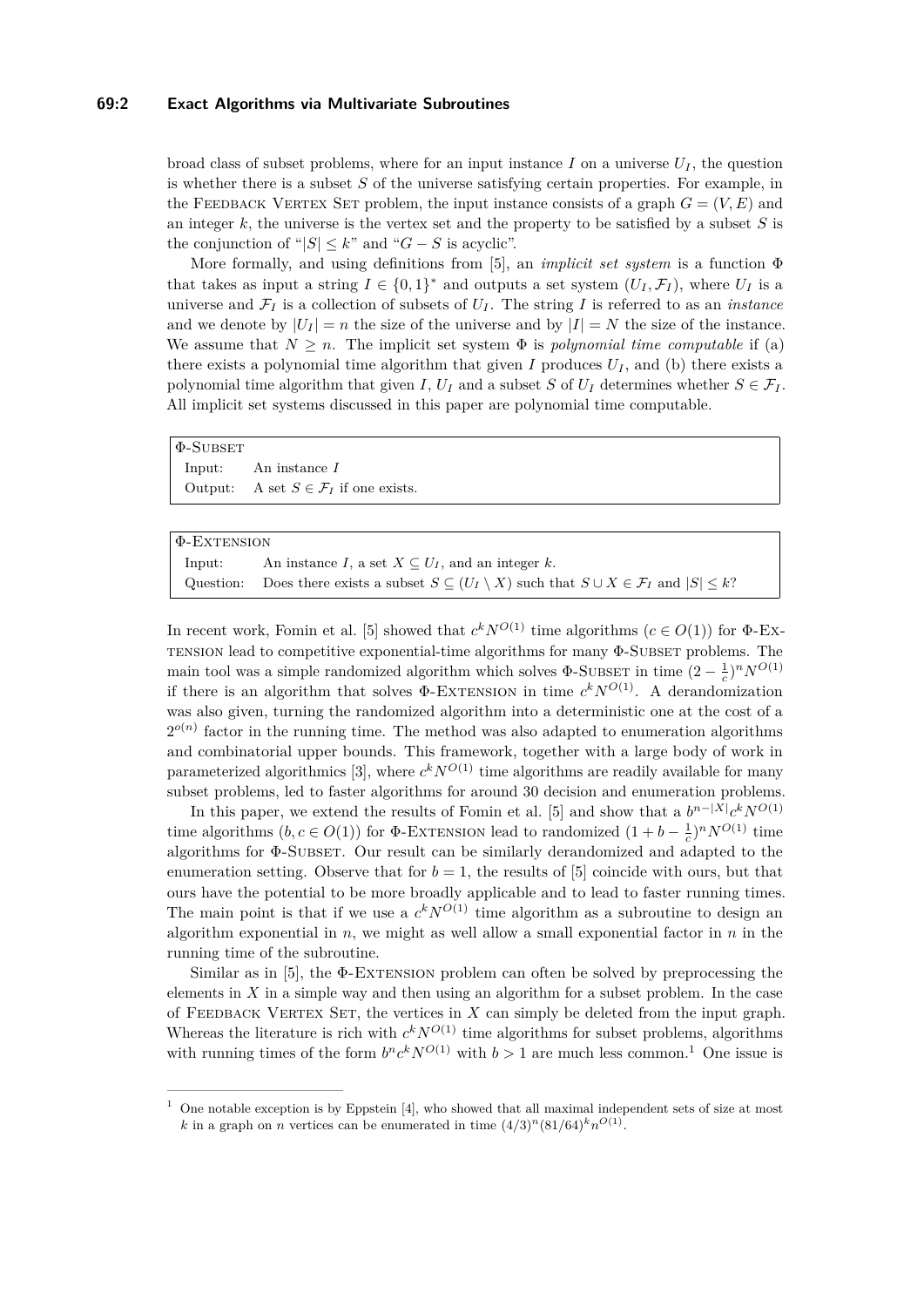that there is, in general, no obviously best trade-off between the values of *b* and *c* for such algorithms. However, the present framework gives us a precise objective: we should aim for values of *b* and *c* that minimize the base of the exponent,  $(1 + b - \frac{1}{c})$ .

Our applications consist of three case studies centered around some of the most fundamental problems considered in [\[5\]](#page-12-3), feedback vertex sets and hitting sets. For the first case study, we considered the FEEDBACK VERTEX SET problem: given a graph *G* and an integer *k*, does *G* have a feedback vertex set of size at most *k*? For this problem, we re-analyze the running time of the algorithm from [\[6\]](#page-12-6). In [\[6,](#page-12-6) [10\]](#page-12-7), the algorithm was analyzed using Measure and Conquer: using a measure that is upper bounded by *αn* and aiming for a running time of  $2^{\alpha n} n^{O(1)}$  the analysis of the branching cases led to constraints lower bounding the measure and the objective was to minimize  $\alpha$  subject to these constraints. In our new analysis, we add an additive term  $w_k \cdot k$  to the measure and adapt the constraints accordingly. If all constraints are satisfied, we obtain a running time of  $2^{\alpha n + w_k k} n^{O(1)}$ . Our framework naturally leads us to minimize  $2^{\alpha} - 2^{-w_k}$ . This approach leads to a  $O(1.5422^n \cdot 1.2041^k)$ time algorithm, which, combined with our framework gives a deterministic  $O(1.7117<sup>n</sup>)$  time algorithm for FEEDBACK VERTEX SET. This improves on previous results giving  $O(1.8899^n)$ [\[13\]](#page-12-8), *O*(1*.*7548*n*) [\[6\]](#page-12-6), *O*(1*.*7356*n*) [\[14\]](#page-12-9), *O*(1*.*7347*n*) [\[9\]](#page-12-10), and *O*(1*.*7216*n*) [\[5\]](#page-12-3) time algorithms for the problem. We note that adapting the analysis of other existing exact and parameterized algorithms did not give faster running times. Also, if we allow randomization, the  $O(1.6667<sup>n</sup>)$ time algorithm by [\[5\]](#page-12-3) (which can also be achieved using our framework) remains fastest.

Our second case study is more involved. Simply using an existing algorithm and adapting the measure was not sufficient to improve upon the best known enumeration algorithms (and combinatorial upper bounds) for minimal feedback vertex sets. Here, the task is, given a graph *G*, to output each feedback vertex set that is not contained in any other feedback vertex set. We design a new algorithm for enumerating all minimal feedback vertex sets. We also need a new combinatorial upper bound for the number of minimal vertex covers of size at most *k* to handle one special case in the enumeration of minimal feedback vertex sets.[2](#page-2-0) We obtain a  $O(1.7183^n \cdot 1.1552^k)$  time algorithm for enumerating all minimal feedback vertex sets. Our framework thus leads to a running time of  $O(1.8527^n)$ , improving on the previous best bound of *O*(1*.*8638*<sup>n</sup>*) [\[6\]](#page-12-6). The current best lower bound for the number of minimal feedback vertex sets is  $O(1.5926^n)$  [\[6\]](#page-12-6). We would like to highlight that the enumeration of minimal feedback vertex sets is completely out of scope for the more restricted framework of [\[5\]](#page-12-3): the number of minimal feedback vertex sets of size at most *k* cannot be upper bounded by  $c^k n^{O(1)}$  for any  $c \in O(1)$ , as evidenced by a disjoint union of *k* cycles of length  $n/k$ .

Our last case study gives a new algorithm for enumerating all minimal 3-hitting sets, also known as minimal transversals of rank-3 hypergraphs. These are minimal sets *S* of vertices of a hypergraph where each hyperedge has size at most 3 such that every hyperedge contains at least one vertex of *S*. We re-analyze an existing algorithm [\[2\]](#page-12-11) for this enumeration problem, adapting the measure in a similar way as in the first case study, and we obtain a multivariate running time of  $O(1.5135^n \cdot 1.1754^k)$ , leading to an  $O(1.6627^n)$  time enumeration algorithm. This breaks the natural time bound of  $O(1.6667<sup>n</sup>)$  of the previously fastest algorithm [\[5\]](#page-12-3). The current best lower bound gives an infinite family of rank-3 hypergraphs with  $\Omega(1.5848^n)$ minimal transversals [\[2\]](#page-12-11).

Lastly, all random selection is done from a uniform distribution and all randomized algorithms in this paper are Monte Carlo algorithms with one-sided error. On No-instances

<span id="page-2-0"></span><sup>2</sup> Previous work [\[1,](#page-11-0) [4\]](#page-12-5) focused on small maximal independent sets, whose bounds were insufficient for us. We need better bounds on large maximal independent sets or small minimal vertex covers.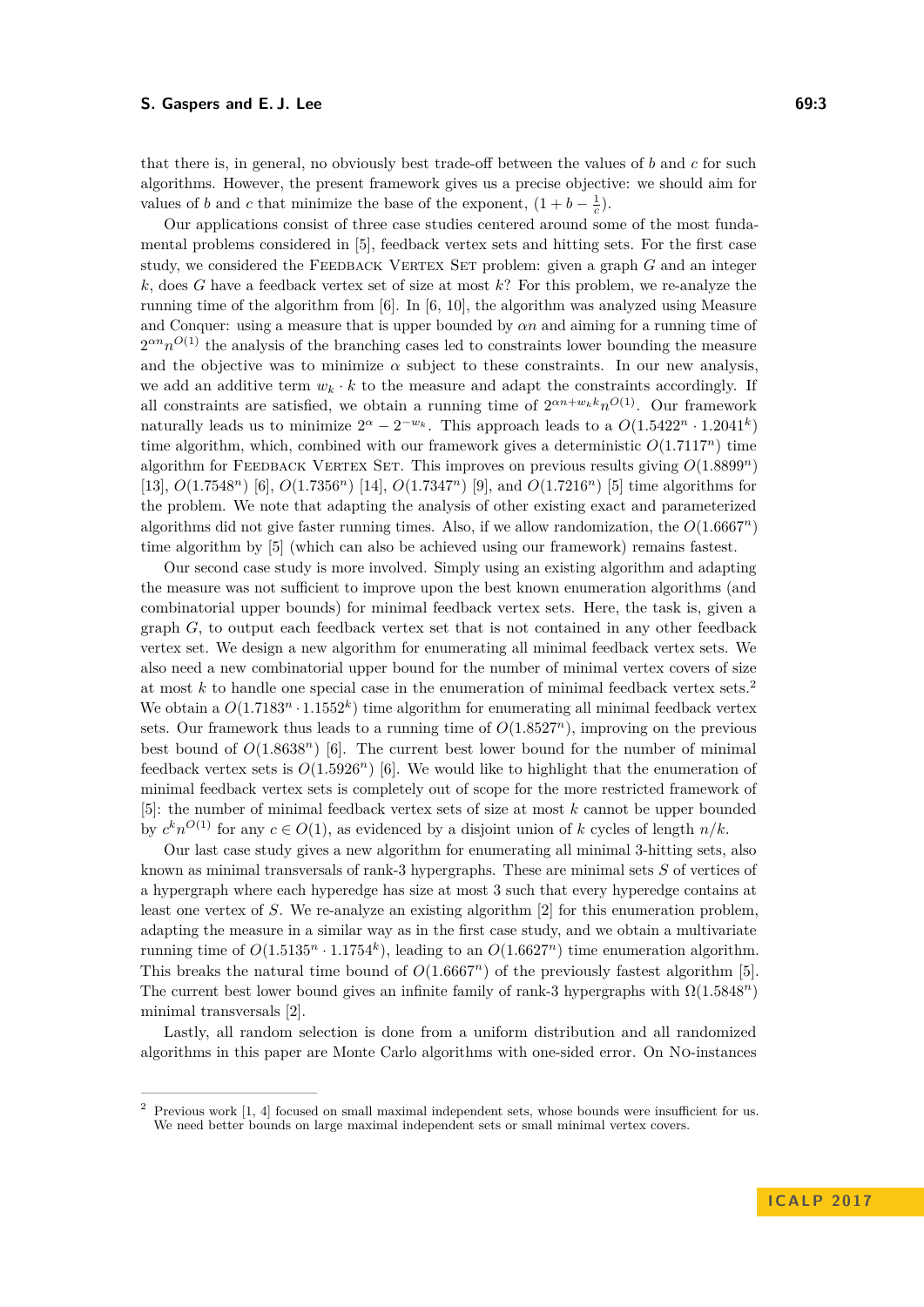#### **69:4 Exact Algorithms via Multivariate Subroutines**

they always return No, and on Yes-instances they return Yes (or output a certificate) with probability  $> \frac{1}{2}$ .

# **2 Results**

Our first main result gives exponential-time randomized algorithms for  $\Phi$ -SUBSET based on single-exponential multivariate algorithms for  $\Phi$ -Extension with parameter *k*.

<span id="page-3-0"></span>**► Theorem 1.** *If there is an algorithm for*  $\Phi$ -EXTENSION *with running time*  $b^{n-|X|}c^kN^{O(1)}$ *then there is a randomized algorithm for*  $\Phi$ -SUBSET *with running time*  $(1 + b - \frac{1}{c})^n N^{O(1)}$ .

The next main result derandomizes the algorithm of Theorem [1](#page-3-0) at a cost of a subexponential factor in *n* in the running time.

<span id="page-3-2"></span>**► Theorem 2.** *If there is an algorithm for*  $\Phi$ -EXTENSION *with running time*  $b^{n-|X|}c^kN^{O(1)}$ *then there is an algorithm for*  $\Phi$ -SUBSET *with running time*  $(1 + b - \frac{1}{c})^{n + o(n)} N^{O(1)}$ .

We require the following notion of  $(b, c)$ -uniform to describe our enumeration algorithms. Let  $c, b \geq 1$  be real valued constants and  $\Phi$  be an implicit set system. Then  $\Phi$  is  $(b, c)$ uniform if for every instance *I*, set  $X \subseteq U_I$ , and integer  $k \leq n - |X|$ , the cardinality of the collection  $\mathcal{F}_{I,X}^k = \{S \subseteq U_I \setminus X : |S| = k \text{ and } S \cup X \in \mathcal{F}_I\}$  is at most  $b^{n-|X|} c^k n^{O(1)}$ . Then the following theorem provides new combinatorial bounds for collections generated by (*b, c*)-uniform implicit set systems.

<span id="page-3-3"></span>**► Theorem 3.** Let  $c, b \ge 1$  and  $\Phi$  be an implicit set system. If  $\Phi$  is  $(b, c)$ -uniform then  $|\mathcal{F}_I| \leq (1 + b - \frac{1}{c})^n n^{O(1)}$  *for every instance I.* 

We say that an implicit set system is *efficiently* (*b, c*)*-uniform* if there exists an algorithm that given *I, X* and *k* enumerates all elements of  $\mathcal{F}_{X,I}^k$  in time  $b^{n-|X|}c^kN^{O(1)}$ . In this case, we enumerate  $\mathcal{F}_I$  in the same time, up to a subexponential factor in *n*.

<span id="page-3-4"></span>**Theorem 4.** *Let*  $c, b \ge 1$  *and*  $\Phi$  *be an implicit set system. If*  $\Phi$  *is efficiently*  $(b, c)$ *-uniform then there is an algorithm that given as input <i>I* enumerates  $\mathcal{F}_I$  in time  $\left(1 + b - \frac{1}{c}\right)^{n+o(n)} N^{O(1)}$ .

# **3 Random Sampling and Multivariate Subroutines**

In this section, we prove Theorem [1.](#page-3-0) To do this, we first need the following lemmas.

<span id="page-3-1"></span>► Lemma 5. *If*  $b, c \ge 1$  *then*  $b \cdot c^{\frac{1}{bc}} \le 1 + b - \frac{1}{c}$ 

**Proof.** As both sides of the inequality are positive, it suffices to show that  $\log(bc^{\frac{1}{bc}}) \le$  $\log(1 + b - 1/c)$ . So we let  $y = \log(1 + b - 1/c) - \log b - \frac{1}{bc} \log c$  and prove that  $y \ge 0$  for all  $b, c \geq 1$ . When  $c = 1$  we have that  $y = 0$  for all *b*. We will show that for any fixed  $b \geq 1$  we have that  $y \ge 0$  by showing that *y* increases with  $c \ge 1$ . For fixed *b*, the partial derivative with respect to *c* is  $\frac{\partial y}{\partial c} = \frac{(bc+c-1)\log c - c + 1}{bc^2(bc+c-1)}$ . When  $c = 1$  then for all  $b$ ,  $\frac{\partial y}{\partial c} = 0$ . As the denominator is positive for  $b, c \ge 1$  it is sufficient to show that the numerator  $z = (bc + c - 1) \log c - c + 1$ is non-negative. To show that  $z \geq 0$ , we consider the partial derivative again with respect to c:  $\frac{\partial z}{\partial c} = (b+1) \log c + b - \frac{1}{c}$  For  $b, c \ge 1$ , we have that  $b - \frac{1}{c} \ge 0$  and  $(b+1) \log(c) \ge 0$ . Since  $\frac{\partial z}{\partial c} \ge 0$ , we conclude that z is increasing and non-negative which implies y is also increasing and non-negative, for all  $b, c \geq 1$ . This proves the lemma.

The proof of the next lemma follows the proof of Lemma 2.2 from [\[5\]](#page-12-3), who proved it for  $b=1$ .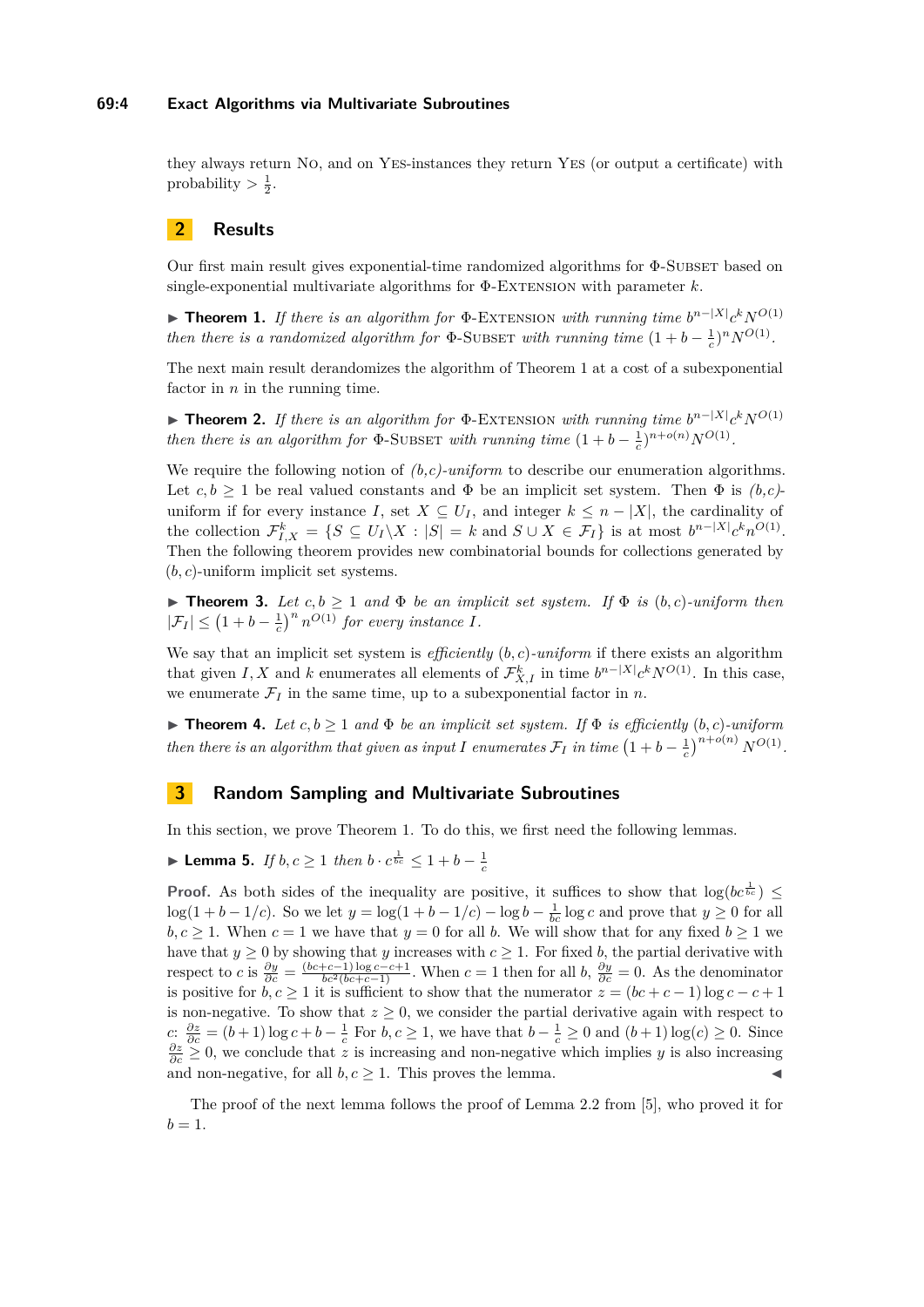<span id="page-4-1"></span>► **Lemma 6.** *Let*  $b, c \ge 1$ *,*  $n$  *and*  $k \le n$  *be non-negative integers. Then, there exists*  $t \ge 0$ *such that*

$$
\frac{\binom{n}{t}}{\binom{k}{t}}b^{n-t}c^{k-t} = \left(1+b-\frac{1}{c}\right)^n n^{O(1)}, \quad \text{specifically when } t = \frac{cbk-n}{cb-1}.
$$

**Proof.** We consider two cases. First suppose  $k \leq \frac{n}{bc}$ . Then for  $t = 0$  the LHS (left-hand side) is at most  $b^n c^k \leq b^n c^{\frac{n}{bc}} \leq (1 + b - 1/c)^n$  by Lemma [5.](#page-3-1) Now if  $k > \frac{n}{bc}$  then we rewrite the LHS as

$$
\frac{\binom{n}{t}}{\binom{k}{t}}b^{n-t}c^{k-t} = \frac{\binom{n}{k}b^{n-k}}{\binom{n-t}{k-t}\left(\frac{1}{bc}\right)^{k-t}}
$$

Let us lower bound the denominator. For any  $x \geq 0$  and an integer  $m \geq 0$ ,

<span id="page-4-0"></span>*.*

$$
\sum_{i\geq 0} \binom{m+i}{i} x^i = \sum_{i\geq 0} \binom{m+i}{m} x^i = \frac{1}{(1-x)^{m+1}},\tag{1}
$$

by a known generating function. For  $m = n - k$  and  $x = \frac{1}{bc}$ , the summand at  $i = k - t$ equals the denominator  $\binom{n-t}{k-t}$   $\left(\frac{1}{bc}\right)^{k-t}$ . Since  $\frac{n}{k} < bc$  we have that  $\frac{m+k}{k} < \frac{1}{x}$  and the terms of this sum decay exponentially for  $i > k$ . Thus, the maximum term  $\frac{(m+i)(m+i-1)...(m+1)}{i(i-1)...1}x^i$  for this sum occurs for  $i \leq k$ , and its value is  $\Omega\left(\left(\frac{1}{1-x}\right)^m\right)$  up to a lower order factor of  $O(k)$ . So by the binomial theorem the expression is at most

$$
\binom{n}{k}b^{n-k}(1-x)^{n-k}n^{O(1)} = \left(1+b-\frac{1}{c}\right)^n n^{O(1)}.
$$

Specifically, the maximum term for Equation [\(1\)](#page-4-0) occurs when  $\frac{m+i}{i} = \frac{1}{x}$ , that is when  $\frac{n-t}{k-t} = cb$ , and therefore,  $t = \frac{cbk-n}{cb-1}$ . J

<span id="page-4-2"></span>**Lemma 7.** *If there exist constants*  $b, c \geq 1$  *and an algorithm for*  $\Phi$ -EXTENSION *with running time*  $b^{n-|X|}c^kN^{O(1)}$  *then there exists a randomized algorithm for*  $\Phi$ -EXTENSION *with running time*  $(1 + b - \frac{1}{c})^{n-|X|} N^{O(1)}$ *.* 

**Proof.** Our proof is similar to Lemma 2.1 in [\[5\]](#page-12-3). Let  $\beta$  be an algorithm for  $\Phi$ -EXTENSION with running time  $b^{n-|X|}c^kN^{O(1)}$ . We now present a randomized algorithm A, for the same problem for an input instance  $(I, X, k')$  with  $k' \leq k$ .

**1.** Choose an integer  $t \leq k'$  depending on  $b, c, n, k'$  and  $|X|$ , the choice of which will be discussed later. Then select a random subset *Y* of  $U_I \backslash X$  of size *t*.

**2.** Run Algorithm B on the instance  $(I, X \cup Y, k' - t)$  and return the answer.

Algorithm A has a running time upper bounded by  $b^{n-|X|-t}c^{k'-t}N^{O(1)}$ . Algorithm A returns yes for  $(I, X, k')$  when B returns yes for  $(I, X \cup Y, k' - t)$ . In this case there exists a set  $S \subseteq U_I \setminus (X \cup Y)$  of size at most  $k' - t \leq k - t$  such that  $S \cup X \cup Y \in \mathcal{F}_I$ . This,  $Y \cup S$ witnesses that  $(I, X, k)$  is indeed a yes-instance.

Next we lower bound the probability that A returns yes if there exists a set  $S \subseteq U_I \backslash X$  of size exactly  $k'$  such that  $X \cup S \in \mathcal{F}_I$ . The algorithm A picks a set Y of size t at random from  $U_I \backslash X$ . There are  $\binom{n-|X|}{t}$  possible choices for *Y*. If A picks one of the  $\binom{k'}{t}$  $t$ <sup>t</sup>) subsets of *S* as *Y* then *A* returns yes. Thus, given that there exists a set  $S \subseteq U_I \setminus X$  of size  $k'$  such that *X* ∪ *S* ∈  $\mathcal{F}_I$ , we have that

 $Pr[\mathcal{A} \text{ returns yes}] \geq Pr[Y \subseteq S] = \binom{k'}{k}$ *t*  $\binom{n-|X|}{n}$ *t .*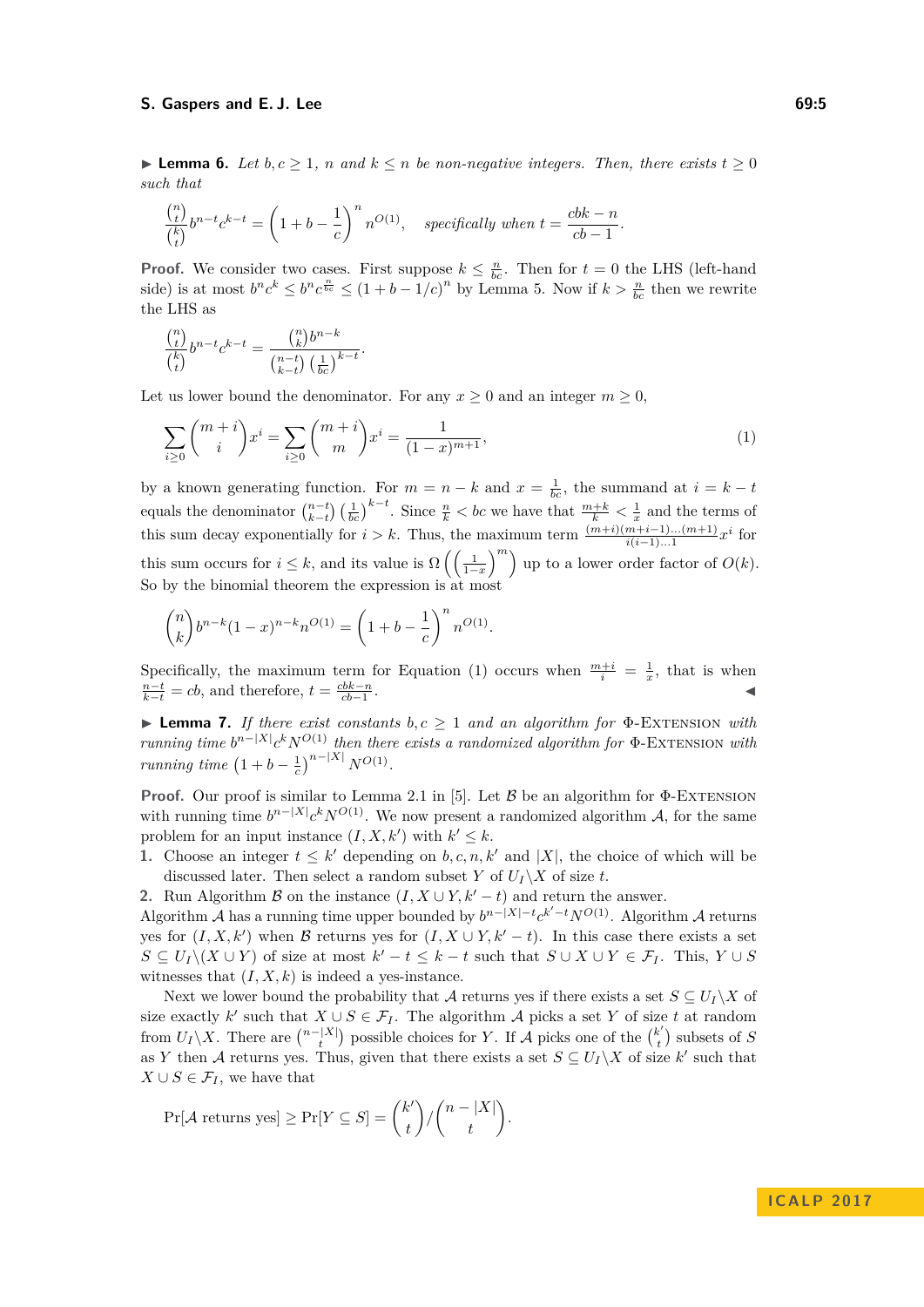#### **69:6 Exact Algorithms via Multivariate Subroutines**

Let  $p(k') = \binom{k'}{k}$  $\binom{k'}{t}/\binom{n-|X|}{t}$ . For each  $k' \in \{0, ..., k\}$ , our main algorithm runs A independently  $\frac{1}{p(k')}$  times with parameter k'. The algorithm returns yes if any of the runs of A return yes. If  $(I, X, k')$  is a yes-instance, then the main algorithm returns yes with probability at least

$$
\min_{k' \le k} \left\{ 1 - (1 - p(k'))^{\frac{1}{p(k')}} \right\} \ge 1 - \frac{1}{e} > \frac{1}{2}.
$$

Next we upper bound the running time of the main algorithm, which is

$$
\sum_{k' \le k} \frac{1}{p(k')} b^{n-|X|-t} c^{k'-t} N^{O(1)} \le \max_{k' \le k} \frac{\binom{n-|X|}{t}}{\binom{k'}{t}} b^{n-|X|-t} c^{k'-t} N^{O(1)} \tag{2}
$$

<span id="page-5-2"></span>
$$
\leq \max_{k' \leq n-|X|} \frac{\binom{n-|X|}{t}}{\binom{k}{t}} b^{n-|X|-t} c^{k-t} N^{O(1)}.\tag{3}
$$

The choice of *t* in algorithm A is chosen to minimize the value of  $\frac{\binom{n-|X|}{t}}{\binom{k}{t}}$  $\frac{1}{\binom{k}{t}}b^{n-|X|-t}c^{k-t}$ . For fixed *n* and |X| the running time of the algorithm is upper bounded by

$$
\max_{0 \le k \le n-|X|} \left\{ \min_{0 \le t \le k} \left\{ \frac{\binom{n-|X|}{t}}{\binom{k}{t}} b^{n-|X|-t} c^{k-t} N^{O(1)} \right\} \right\}.
$$
\n
$$
(4)
$$

By application of Lemma [6](#page-4-1) we choose  $t = \frac{cbb - (n-|X|)}{cb-1}$  $\frac{-(n-|A|)}{cb-1}$  to obtain the upper bound  $(1 + b - \frac{1}{c})^{n-|X|} (n - |X|)^{O(1)}$ , which, combined with *n* < *N*, completes the proof. ◄

Running algorithm  $\mathcal A$  with  $X = \emptyset$  and for each value of  $k \in \{0, ..., n\}$  results in an algorithm for  $\Phi$ -SUBSET with running time  $\left(1 + b - \frac{1}{c}\right)^n N^{O(1)}$ , proving Theorem [1.](#page-3-0)

# **4 Derandomization**

In this section we prove Theorem [2,](#page-3-2) by derandomizing the algorithm in Theorem [1.](#page-3-0)

**► Theorem 2.** *If there is an algorithm for*  $\Phi$ -EXTENSION *with running time*  $b^{n-|X|}c^kN^{O(1)}$ *then there is an algorithm for*  $\Phi$ -SUBSET *with running time*  $(1 + b - \frac{1}{c})^{n + o(n)} N^{O(1)}$ .

Given a set *U* and an integer  $q \leq |U|$  let  $\binom{U}{q}$  represent the set of sets which contain *q* elements of *U*. From [\[5\]](#page-12-3) we define a pseudo-random object, the *set-inclusion-family*, as well as an almost optimal sub-exponential construction of these objects.

▶ **Definition 8.** Let *U* be a universe of size *n* and let  $0 \le q \le p \le n$ . A family  $\mathcal{C} \subseteq {U \choose q}$  is an  $(n, p, q)$ -set-inclusion family, if for every set  $S \in {U \choose p}$ , there is a set  $Y \in \mathcal{C}$  such that  $Y \subseteq S$ .

Let  $\kappa(n, p, q) = \binom{n}{q} / \binom{p}{q}$ . We also make use of the following theorem.

<span id="page-5-1"></span> $\triangleright$  **Theorem 9** ([\[5\]](#page-12-3)). *There is an algorithm that given n,p and q outputs an*  $(n, p, q)$ -set*inclusion-family* C *of size at most*  $\kappa(n, p, q) \cdot 2^{o(n)}$  *in time*  $\kappa(n, p, q) \cdot 2^{o(n)}$ *.* 

We are now ready to prove Lemma [10,](#page-5-0) by a very similar proof to Lemma [7.](#page-4-2)

<span id="page-5-0"></span>**Lemma 10.** *If there exists constants*  $b, c \ge 1$  *and an algorithm for*  $\Phi$ -EXTENSION *with running time*  $b^{n-|X|}c^kN^{O(1)}$  *then there exists a deterministic algorithm for*  $\Phi$ -EXTENSION *with running time*  $(1 + b - \frac{1}{c})^{n-|X|} \cdot 2^{o(n)} \cdot N^{O(1)}$ .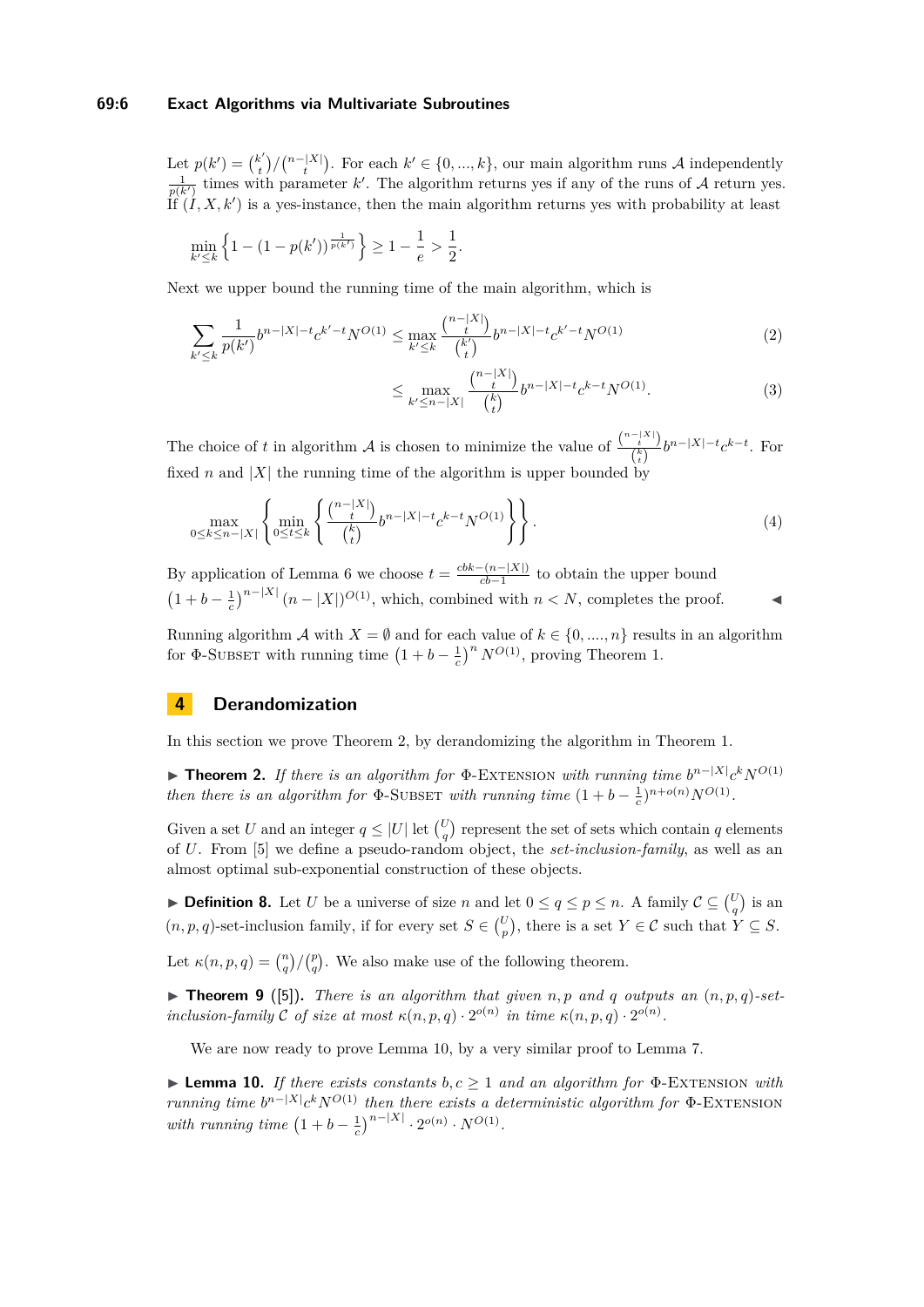**Proof.** Let B be an algorithm for  $\Phi$ -EXTENSION with running time  $b^{n-|X|}c^kN^{O(1)}$ . We can then adapt Algorithm  $A$  from the proof of Lemma [7.](#page-4-2) Let  $A'$  be a new algorithm which has an input instance  $(I, X, k')$  with  $k' \leq k$ . Choose  $t = \frac{cbb' - (n-|X|)}{c}$  $\frac{-\left(n-\vert\mathbf{A}\vert\right)}{cb-1}$ .

- **1.** Compute an  $(n |X|, k', t)$ -set-inclusion-family C using the algorithm from Theorem [9](#page-5-1) of size at most  $\kappa(n-|X|, k', t) \cdot 2^{o(n)}$ , in  $\kappa(n-|X|, k', t) \cdot 2^{o(n)}$  time.
- **2.** For each set *Y* in the set-inclusion-family C run algorithm B on the instance  $(I, X \cup Y, k'-t)$ and return Yes of at least one returns Yes and No otherwise.

The running time of A' is upper bounded by  $\kappa(n-|X|, k', t) \cdot 2^{o(n)} \cdot b^{n-|X|-t} c^{k'-t} N^{O(1)}$ , a term encountered in Equation [2](#page-5-2) with a new subexponential factor in *n*,

$$
\max_{k' \leq k} \frac{\binom{n-|X|}{t}}{\binom{k'}{t}} \cdot b^{n-|X|-t} c^{k'-t} N^{O(1)} \cdot 2^{o(n)}.
$$

From here the proof follows that of Lemma [7.](#page-4-2)

The proof of Theorem [2](#page-3-2) follows by inclusion of the factor  $2^{o(n)}$ .

# **5 Enumeration**

We now proceed to prove Theorems [3](#page-3-3) and [4](#page-3-4) on combinatorial upper bounds and enumeration algorithms. Consider the following random process.

- **1.** Choose an integer *t* based on *b, c, n* and *k*, then randomly sample a subset *X* of size *t* from  $U_I$ .
- **2.** Uniformly at random pick a set *S* from  $\mathcal{F}_{I,X}^{k-t}$ , and output  $W = X \cup S$ . In the special case where  $\mathcal{F}_{I,X}^{k-t}$  is empty output the empty set.

**Findmen 3.** *Let*  $c, b \geq 1$  *and*  $\Phi$  *be an implicit set system. If*  $\Phi$  *is* (*b, c*)*-uniform then*  $|\mathcal{F}_I| \leq (1 + b - \frac{1}{c})^n n^{O(1)}$  *for every instance I.* 

**Proof.** Let *I* be an instance,  $k \leq n$ . We will prove that the number of sets in  $\mathcal{F}_I$  of size exactly *k* is upper bounded by  $|\mathcal{F}_I| \leq (1 + b - \frac{1}{c})^n n^{O(1)}$ , where *k* is chosen arbitrarily. We follow the random process described above, which picks a set *W* of size *k* from  $\mathcal{F}_I$ .

For each set  $Z \in \mathcal{F}_I$  of size exactly k, let  $E_Z$  denote the event that the set W output in step 2 is equal to *Z*. We then have the following lower bound on the probability of the event *EZ*:

$$
\Pr[E_Z] = \Pr[X \subseteq Q \land S = Z \setminus X] = \Pr[X \subseteq Z] \times \Pr[S = Z \setminus Z | X \subseteq Z] = \frac{\binom{k}{t}}{\binom{n}{t}} \cdot \frac{1}{|\mathcal{F}_{I,X}^{k-t}|}
$$

Since  $\Phi$  is  $(b, c)$ -uniform then  $\left| \mathcal{F}_{I,X}^{k-t} \right| \leq b^{n-|X|} c^k n^{O(1)}$  and *X* is selected such that  $|X| = t$ , this results in the lower bound

$$
\Pr[E_Z] \ge \frac{{k \choose t}}{{n \choose t}} b^{-(n-t)} c^{-(k-t)} n^{-O(1)}.
$$

A choice of *t* is made to minimize the lower bound, and this choice is given by Lemma [6](#page-4-1) which states that for every  $k \leq n$  there exists a  $t \leq k$  such that we obtain a new lower bound

$$
\Pr[E_Z] \ge \left(1 + b - \frac{1}{c}\right)^{-n} \cdot n^{O(1)}
$$

for every  $Z \in \mathcal{F}_I$  of size *k*. For every individual set  $Z \in \mathcal{F}_I$ , the event  $E_Z$  occurs disjointly, and we have that  $\sum_{Z \in \mathcal{F}_I, |Z|=k} \Pr[E_Z] \leq 1$ . This fact with the lower bound of  $\Pr[E_Z]$  implies an upper bound on the number of sets in  $\mathcal{F}_I$  of  $(1 + b - \frac{1}{c})^n n^{O(1)}$ , completing the proof.  $\blacktriangleleft$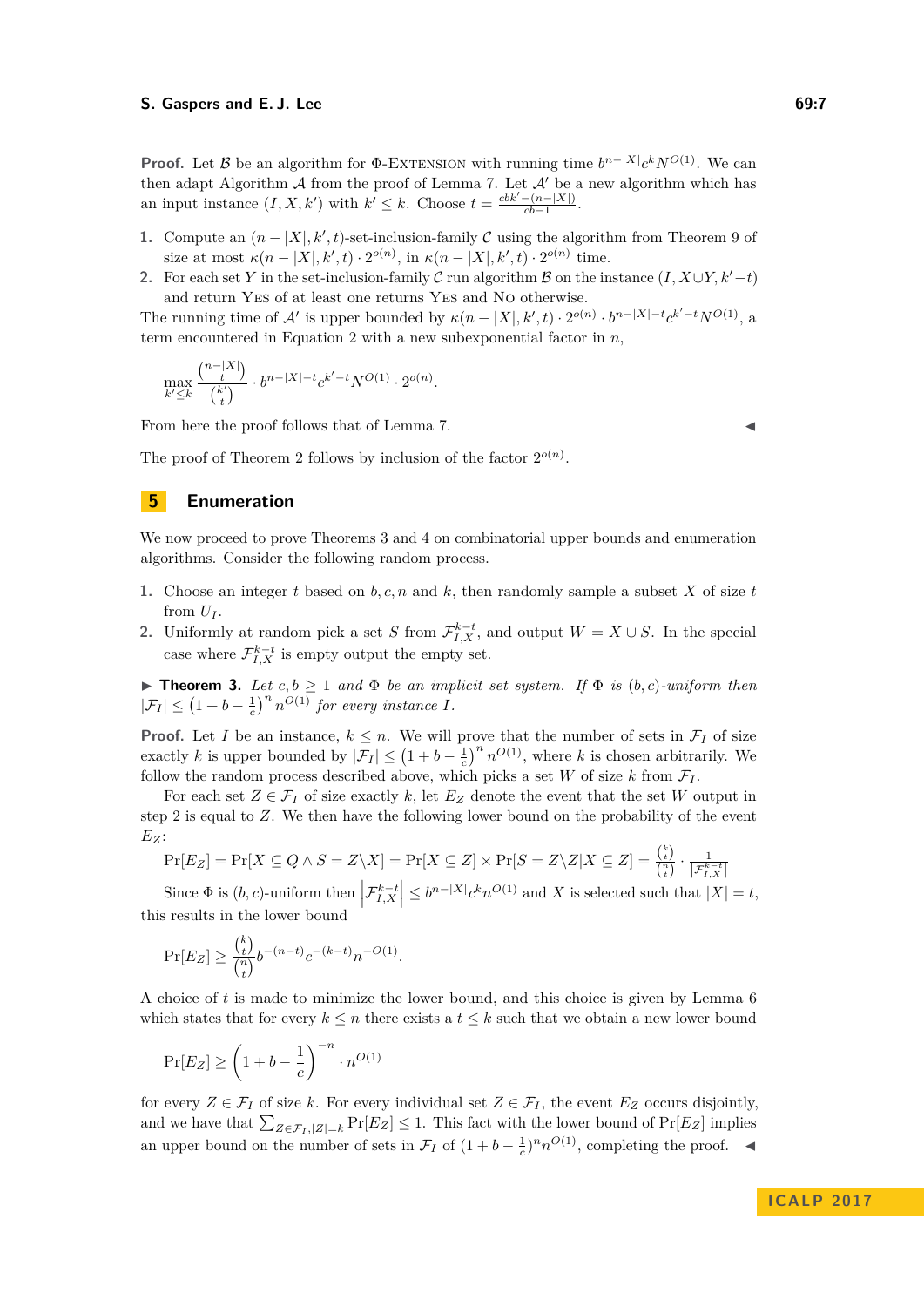**Find 1.** *Let*  $c, b \ge 1$  *and*  $\Phi$  *be an implicit set system. If*  $\Phi$  *is efficiently*  $(b, c)$ *-uniform then there is an algorithm that given as input <i>I* enumerates  $\mathcal{F}_I$  in time  $\left(1 + b - \frac{1}{c}\right)^{n+o(n)} N^{O(1)}$ .

**Proof.** We alter the random process used to prove Theorem [3](#page-3-3) to a deterministic one:

**1.** Construct a  $(n, k, t)$ -set inclusion family C using Theorem 6 from [\[5\]](#page-12-3). Loop over  $X \in \mathcal{C}$ . **2.** For each  $X \in \mathcal{C}$ , loop over all sets  $S \in \mathcal{F}_{I,X}^{k-t}$ .

Then we output  $W = X \cup S$  from these two loops. Looping over C instead of random sampling for *X* incurs a  $2^{o(n)}$  overhead in the running time. As  $\Phi$  is efficiently  $(b, c)$ -uniform, the inner loop requires  $(1 + b - \frac{1}{c})^n N^{O(1)}$  time. In order to avoid enumerating duplicates, we save the sets which have been output in a trie and check first in linear time if a set has already been output. The product of the running times for these two nested loops results in the running time claimed by the theorem statement.

# **6 Case Studies**

This section briefly outlines case studies which used Theorem [2](#page-3-2) and Theorem [4](#page-3-4) in order to design faster deterministic algorithms.

# **6.1 Preliminaries**

Let  $G = (V, E)$  be a graph with a set of vertices V and a set of edges  $E \subseteq \{uv : u, v \in V\}$ . The *degree*  $d(u)$  of a vertex *u* is the number of neighbors of *u* in *G*. The *degree* of a graph  $\Delta(G)$  is the maximum  $d(u)$  across all  $u \in V$ . A graph  $G' = (V', E')$  is a *subgraph* of G if  $V' \subseteq V$  and  $E' \subseteq E$  and  $G'$  is an *induced subgraph* of *G* if, in addition, *G* has no edge *uv* with  $u, v \in V'$  but  $uv \notin E'$ . In this case, we also denote G' by G[V']. A forest is an acyclic graph. A subset  $F \subseteq V$  is acyclic if  $G[F]$  is a forest. An acyclic subset  $F \subseteq V$  is *maximal* in *G* if it is not a subset of any other acyclic subset. For an acyclic subset  $F \subseteq V$ , we denote the set of maximal acyclic supersets of *F* as  $\mathcal{M}_G(F)$  and the set of maximum (i.e., largest) acyclic supersets of *F* as  $\mathcal{M}_G^*(F)$ .

Let *T* be a subgraph of *G*. Define  $Id(T, t)$  as an operation on *G* which contracts all edges of *T* into one vertex *t*, removing induced loops. This may create multiedges in *G*. Define  $\mathrm{Id}^*(T,t)$  as the operation  $\mathrm{Id}(T,t)$  followed by removing all vertices connected to *t* by multiedges. A *non-trivial* component of a graph *G* is a connected component on at least two vertices. The following propositions from [\[6\]](#page-12-6) will be useful.

**Proposition 11.** *[\[6\]](#page-12-6)* Let  $G = (V, E)$  be a graph,  $F \subseteq V$  be an acyclic subset of vertices and  $T$  be a non-trivial component of  $G[F]$ . Denote by  $G'$  the graph obtained from  $G$  by the *operation Id*<sup>\*</sup>(*T, t*) *and let*  $F' = F \cup \{t\} \setminus T$ *. Then for*  $X' = X \cup \{t\} \setminus T$  *where*  $X, X' \subseteq V$  $X \in \mathcal{M}_G(F)$  *if and only if*  $X' \in \mathcal{M}_{G'}(F')$ *, and*  $X \in \mathcal{M}_G^*(F)$  *if and only if*  $X' \in \mathcal{M}_{G'}^*(F')$ *.* 

Using operation Id<sup>∗</sup> on each non-trivial component of *G*[*F*], results in an independent set  $F'$ .

<span id="page-7-0"></span>**Proposition 12.** *[\[6\]](#page-12-6)* Let  $G = (V, E)$  be a graph and F be an independent set in G such that  $V \ F = N(t)$  *for some*  $t \in F$ *. Consider the graph*  $G' = G[N(t)]$  *and for every pair of vertices*  $u, v \in N(t)$  *having a common neighbor in*  $F \setminus \{t\}$  *add an edge uv to G'. Denote the obtained graph by H* and let  $I \subseteq N(t)$ *. Then*  $F \cup I \in \mathcal{M}_G(F)$  *if and only if I is a maximal independent set in H . In particular,*  $F \cup I \in \mathcal{M}_G^*(F)$  *if and only if I is a maximum independent set in H.*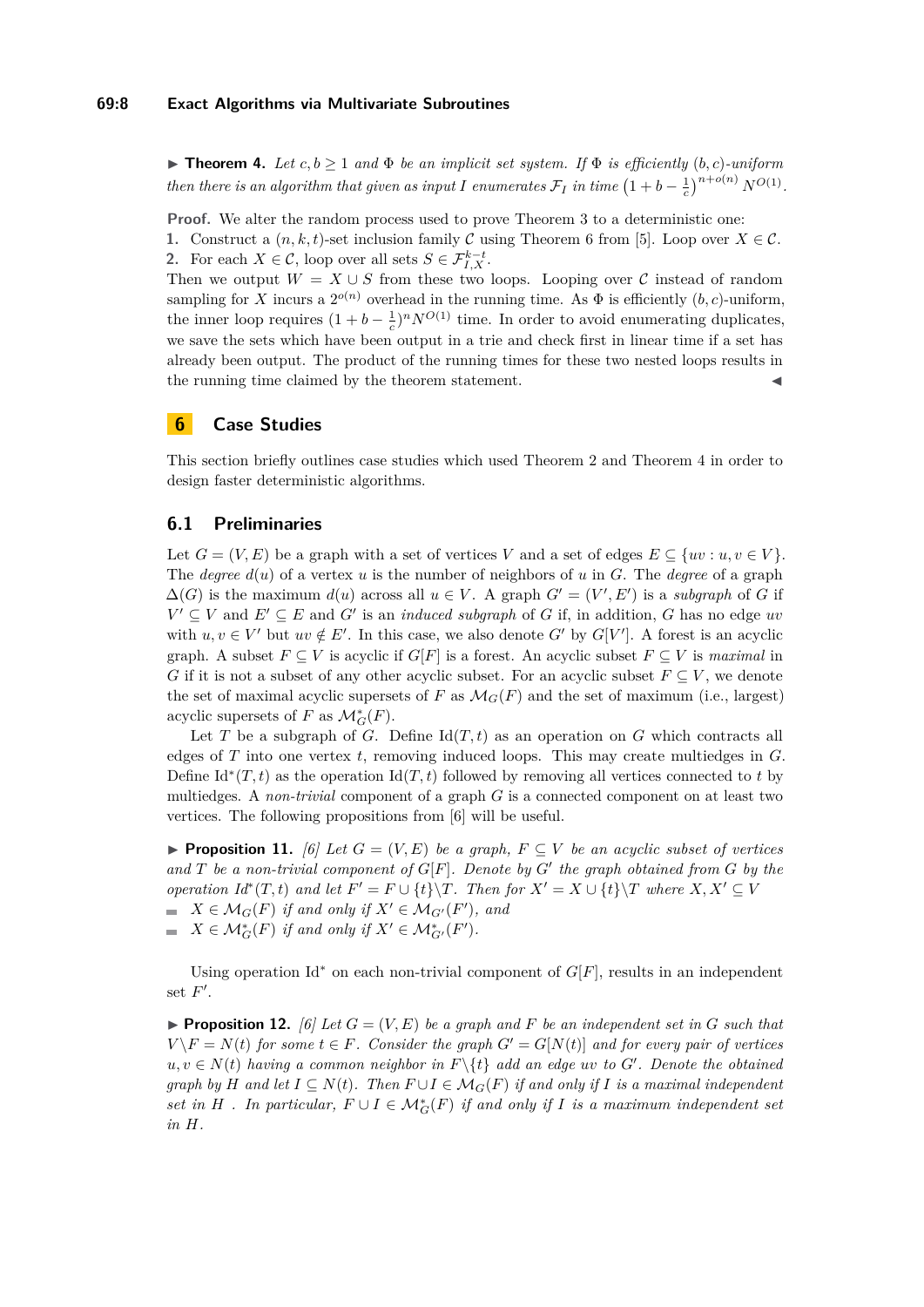For an acyclic subset *F*, a so-called *active* vertex  $t \in F$  and a neighbor  $v \in N(t) \setminus F$ , we will now define the concept of generalized neighbors of *v*, also known as (*v*)-*generalized neighbors*. Denote by *K* the set of vertices of *F* adjacent to *v* other than *t*. Let *G*<sup> $\prime$ </sup> be the graph obtained after the operation  $Id(K \cup \{v\}, u)$ . A vertex  $w \in V(G')\backslash\{t\}$  is a  $(v)$ -generalized neighbor in *G* if *w* is a neighbor of *u* in  $G'$ . Denote by  $gd(v)$  the *generalized degree* of *v* which is the number of  $(v)$ -generalized neighbors for a given  $v$ .

# **6.2 Feedback Vertex Set**

First we describe the extension variant of FEEDBACK VERTEX SET

Feedback Vertex Set Extension Input: A graph  $G = (V, E)$ , vertex subset  $X \subseteq V$  and an integer  $k$ Question: Does there exist subset  $S \subseteq V \setminus X$  such that  $S \cup X$  is a FVS and  $|S| \leq k$ ?

Instead of directly finding the feedback vertex set in a graph, we present algorithm  $\text{mit}(G, F, k)$ [\[6\]](#page-12-6) which computes for a given graph *G* and an acylic set *F* the maximum size of an induced forest *F*<sup>'</sup> containing *F* with  $|F'| \ge n - k$ . This means that  $G - F$  is a minimal feedback vertex set of size at most *k*. This algorithm can easily be turned into an algorithm computing at least one such set.

During the execution of mif one vertex  $t \in F$  is called an *active vertex*. Algorithm mif then branches on a chosen neighbor of *t*. Let  $v \in N(t)$ . Let *k* be the set of all vertices of  $F\setminus\{t\}$  that are adjacent to *v* and parameter *k* which represents a bound on the size of the feedback vertex set.

As well as describing the algorithm we simultaneously perform the running time analysis which uses the Measure and Conquer framework and Lemma [13](#page-8-0) at its core.

<span id="page-8-0"></span>I **Lemma 13.** *[\[10\]](#page-12-7) Let A be an algorithm for a problem P, B be an algorithm for a class C of instances of P,*  $c > 0$  *and*  $r > 1$  *be constants, and*  $\mu(\cdot), \mu_B(\cdot), \eta(\cdot)$  *be measures for P, such that for any input instance I from C,*  $\mu_B(\cdot) \leq \mu(I)$ *, and for any input instance I, A either solves P* on  $I \in C$  *by invoking B with running time*  $O(\eta(I)^{c+1}r^{\mu B(I)})$ *, or reduces I to*  $k$  *instances*  $I_1, \ldots, I_k$ *, solves these recursively, and combines their solutions to solve*  $I$ *, using time*  $O(\eta(I)^c)$  *for the reduction and combination steps (but not the recursive solves),* 

$$
(\forall i) \quad \eta(I_i) \le \eta(I) - 1, \quad \text{and} \quad \sum_{i=1}^k r^{\mu(I_i)} \le r^{\mu(I)}.
$$

*Then A solves any instance I in time*  $O(\eta(I)^{c+1}r^{\mu(I)})$ *.* 

*Branching constraints* of the form  $\sum_{i=1}^{j} 2^{-\delta_i} \leq 1$  are given as branching vectors  $(\delta_1, ..., \delta_j)$ .

# **6.2.1 Measure**

To upper bound the exponential time complexity of the algorithm mif we use the measure

$$
\mu = |N(t)\backslash F|w_1 + |V\backslash (F \cup N(t))|w_2 + k \cdot w_k.
$$

In other words, each vertex in *F* has weight 0, each vertex in  $N(t)$  has weight  $w_1$ , each other vertex has weight  $w_2$  and each unit of budget for the feedback vertex set has weight  $w_k$ , in the measure with an active vertex *t*.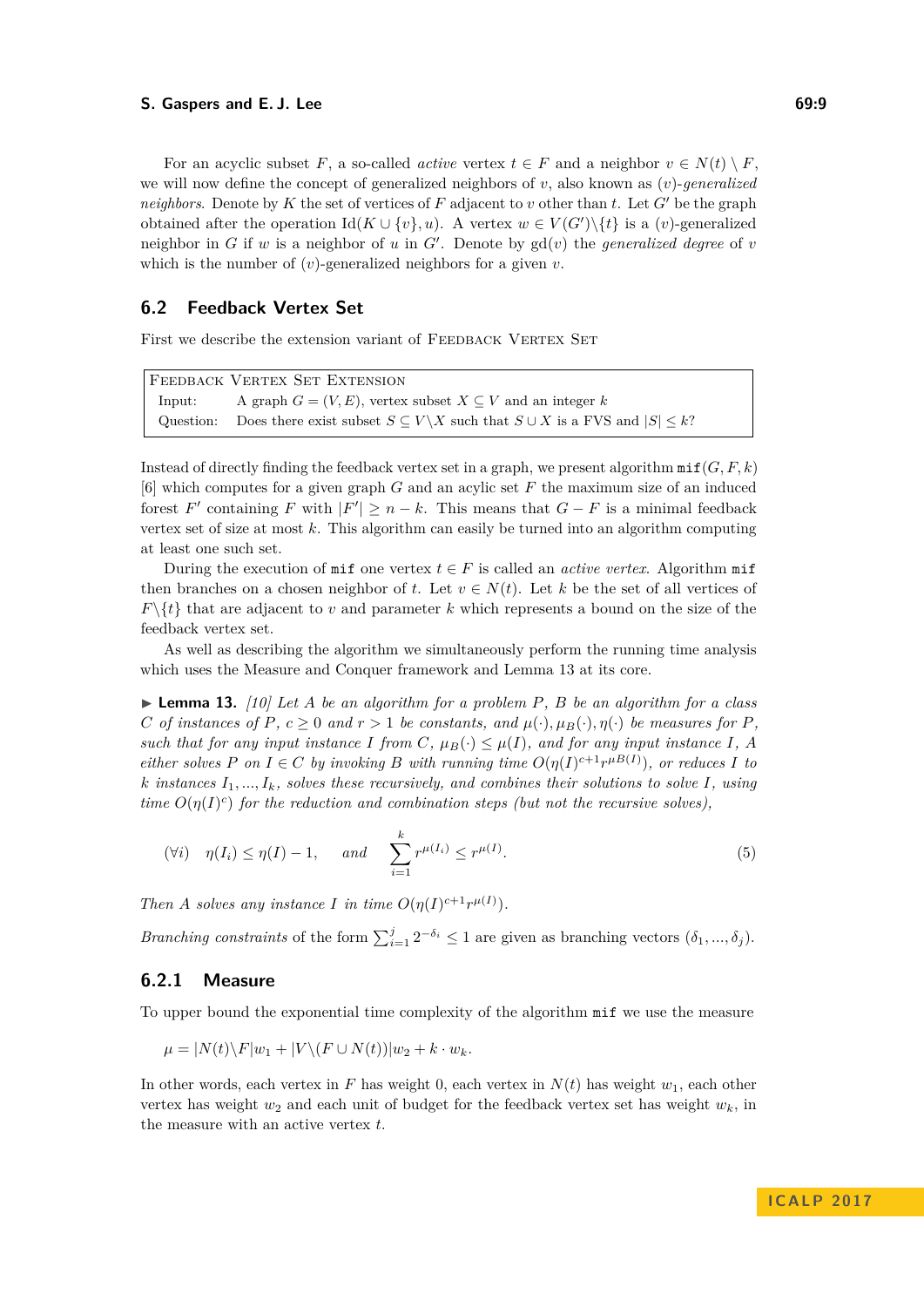#### **69:10 Exact Algorithms via Multivariate Subroutines**

# **6.2.2 Algorithm**

The description of mif consists of a sequence of cases and subcases. The first case which applies is used, and inside a given case the hypotheses of all previous cases are assumed to be false. Preprocessing procedures come before main procedures.

#### **Preprocessing**

**1.** If *G* consists of  $j \geq 2$  connected components  $G_1, G_2, ..., G_j$ , then the algorithm is called on each component. For  $F_i = G_i \cap F$  for all  $i \in \{1, 2, ..., j\}$  and  $\sum_{i=1}^{j} k_i \leq k$  then

$$
\mathtt{mif}(G, F, k) = \sum_{i=1}^j \mathtt{mif}(G_i, F_i, k_i).
$$

2. If *F* is not independent, then apply operation  $\text{Id}^*(T, v_T)$  on an arbitrary non-trivial component *T* of *F*. If *T* contains the active vertex then  $v_T$  becomes active. Let *G'* be the resulting graph and let  $F'$  be the set of vertices of  $G'$  obtained from  $F$ . Then

 $\texttt{mif}(G, F, k) = \texttt{mif}(G', F', k) + |T| - 1$ .

#### **Main Procedures**

- **1.** If  $k < 0$  then  $\text{mit}(G, F, k) = 0$ .
- 2. If  $F = \emptyset$  and  $\Delta(G) \leq 1$  then  $\mathcal{M}_G(F) = \{V\}$  and  $\text{mit}(G, F, k) = |V|$ .
- **3.** If  $F = \emptyset$  and  $\Delta(G) \geq 2$  then the algorithm chooses a vertex  $t \in G$  of degree at least 2. Then *t* is either contained in a maximum induced forest or not. The algorithm branches on two subproblems and returns the maximum:

 $\min(G, F, k) = \max{\{\min(G, F \cup \{t\}, k), \min(G \setminus \{t\}, F, k - 1)\}}.$ 

The first branch reduces the weight of  $t$  to zero, as it is in  $F$ , and at least 2 neighbors have a reduced degree from  $w_2$  to  $w_1$ . In the second branch we remove t from the graph, meaning it will be in the feedback vertex set. We thus also gain a reduction of  $w_k$  in the measure. Hence this rule induces the branching constraint

 $(w_2 + 2(w_2 - w_1), w_2 + w_k).$ 

- **4.** If *F* contains no active vertex then choose an arbitrary vertex  $t \in F$  as an active vertex. Denote the active vertex by *t* from now on.
- **5.** If  $V \backslash F = N(t)$  then the algorithm constructs the graph *H* from Proposition [12](#page-7-0) and computes a maximum independent set *I* in *G* of maximum size  $n - k$ . Then

 $\text{mif}(G, F, k) = |F| + |I|.$ 

**6.** If there is  $v \in N(t)$  with  $gd(v) \leq 1$  then add *v* to *F*.

 $mif(G, F, k) = mif(G, F \cup \{v\}, k).$ 

**7.** If there is  $v \in N(t)$  with  $gd(v) > 4$  then either add *v* to *F* or remove *v* from *G*.

 $\min(G, F, k) = \max{\min(G, F \cup \{v\}, k), \min(G \setminus \{v\}, F, k - 1)}$ 

The first case adds *v* to *F* reducing the measure by  $w_1$ , and a minimum of  $4(w_2 - w_1)$  for all the (*v*)-generalized neighbors. The other case removes *v* this decreasing the measure by  $w_k$ . Hence this rule induces the branching constraint

$$
(w_1 + 4(w_2 - w_1), w_1 + w_k).
$$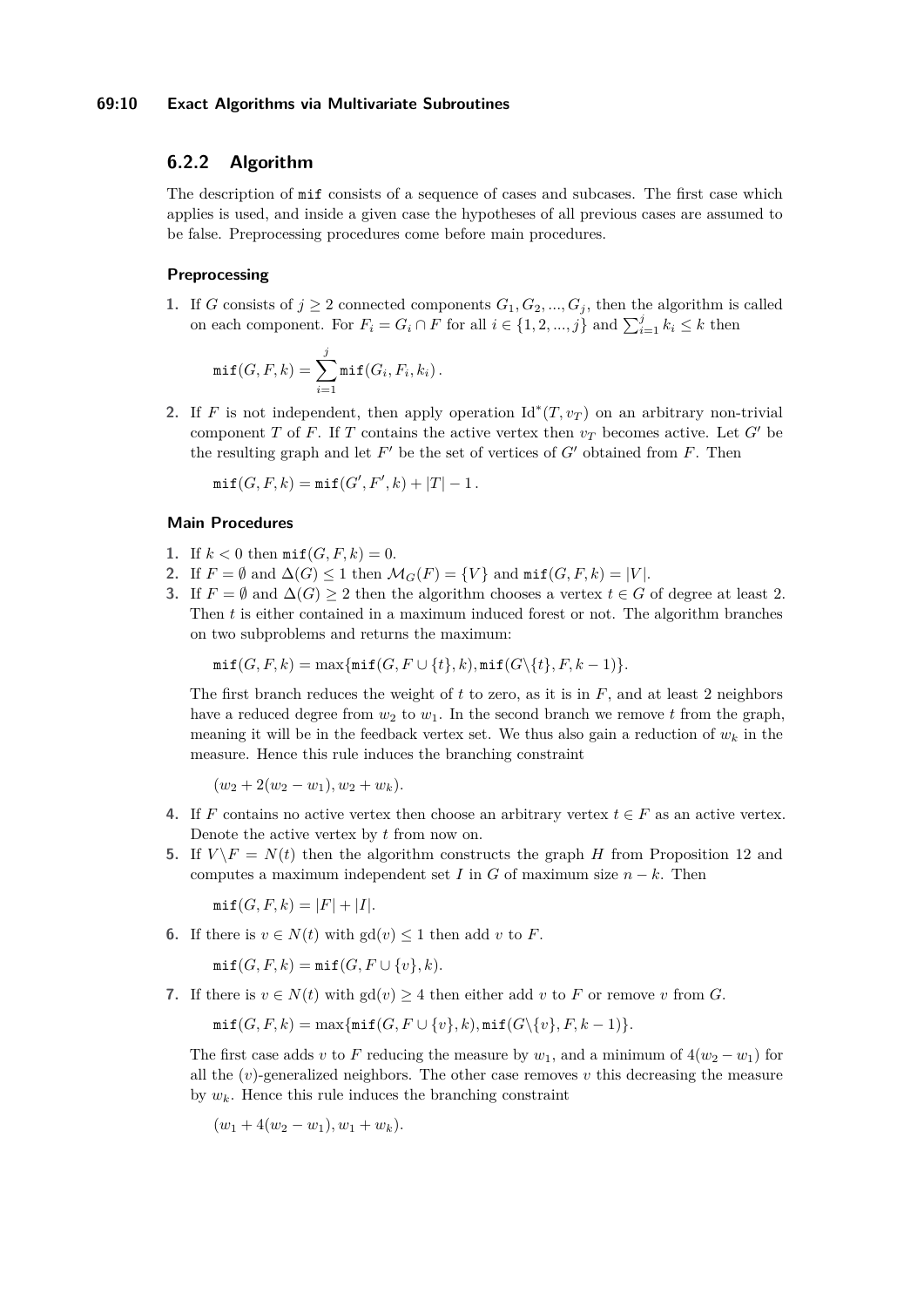<span id="page-10-0"></span>**8.** If there is  $v \in N(t)$  with  $gd(v) = 2$  then denote the  $(v)$ -generalized neighbors by  $u_1$  and  $u_2$ . Either add *v* to *F* or remove *v* from *G* but add  $u_1$  and  $u_2$  to *F*. If adding  $u_1$  and  $u_2$ to *F* induces a cycle, we just ignore the last branch.

 $\min(f(G, F, k) = \max{\min(f(G, F \cup \{v\}, k), \min(f(G \setminus \{v\}, F \cup \{u_1, u_2\}, k - 1)\}.$ 

Let  $i \in \{0, 1, 2\}$  be the number of vertices adjacent to *v* with weight  $w_2$ . The first case adds *v* to *F*, and hence all *i*  $w_2$ -weight neighbors of *v* reduce to  $w_1$ , and the other  $2 - i$ vertices of weight  $w_1$  induce a cycle, hence we remove them from  $G$  and reduce the measure by  $(2 - i)w_k$ . The second case removes *v* and adds both  $u_1$  and  $u_2$  to F. This causes a reduction of  $iw_2$  for the relevant vertices and  $(2-i)w_1$  for the other vertices, and a single  $w_k$  reduction due to the removal of *v*. This rule induces the branching constraint

 $(w_1 + i(w_2 - w_1) + (2 - i)w_1 + (2 - i)w_k, w_1 + iw_2 + (2 - i)w_1 + w_k).$ 

**9.** If all vertices in  $N(t)$  have exactly three generalized neighbors then at least one of these vertices must have a generalized neighbor outside  $N(t)$ , since the graph is connected and the condition of the case Main 6 does not hold. Denote such a vertex by *v* and its generalized neighbors by  $u_1$ ,  $u_2$  and  $u_3$  in such a way that  $u_1 \notin N(t)$ . Then we either add *v* to *F*; or remove *v* from *G* but add  $u_1$  to *F*; or remove *v* and  $u_1$  from *G* and add  $u_2$  and  $u_3$  to *F*. Similar to the previous case, if adding  $u_2$  and  $u_3$  to *F* induces a cycle, we just ignore the last branch.

$$
\texttt{mif}(G, F) = \max\{\texttt{mif}(G, F \cup \{v\}, k), \texttt{mif}(G \setminus \{v\}, F \cup \{u_1\}, k-1),\\ \texttt{mif}(G \setminus \{v, u_1\}, F \cup \{u_2, u_3\}, k-2)\}.
$$

Let  $i \in \{1, 2, 3\}$  be the number of vertices adjacent to *v* with weight  $w_2$ . The first and last cases are analogous to the analysis done in Main [8.](#page-10-0) The second case removes *v* from the forest hence adding it to the minimum feedback vertex set and reducing the measure by  $w_1 + w_k$ . A reduction of  $w_2$  is gained by adding  $u_1$  to F. Then this rule induces the branching constraint

 $(w_1 + i(w_2 - w_1) + (3 - i)w_1 + (3 - i)w_k, w_1 + w_2 + w_k, w_1 + iw_2 + (3 - i)w_1 + 2w_k$ 

# **6.2.3 Results**

 $\triangleright$  **Theorem 14.** Let G be a graph on n vertices. Then a minimal feedback vertex set in G *can be found in time*  $O(1.7117^n)$ *.* 

**Proof.** Using the algorithm above along with the measure  $\mu$ , the following values of weights can be shown to satisfy all the branching vector constraints generated above.

 $w_1 = 0.2775$   $w_2 = 0.6250$   $w_k = 0.2680$ 

These weights result in an upper bound for the running time of  $\text{mit as } O(1.5422^n \cdot 1.2041^k)$ for computing a maximally induced forest of size a least *n*−*k*, and hence we have the running time for FEEDBACK VERTEX SET EXTENSION of  $O(1.5422^{n-|X|} \cdot 1.2041^k)$ . By Theorem [2](#page-3-2) this results in a  $O(1.7117^n)$  algorithm for computing a minimal feedback vertex set.

# **6.3 Minimal Vertex Covers**

The following result on minimal vertex covers of size at most *k* is needed in the next section.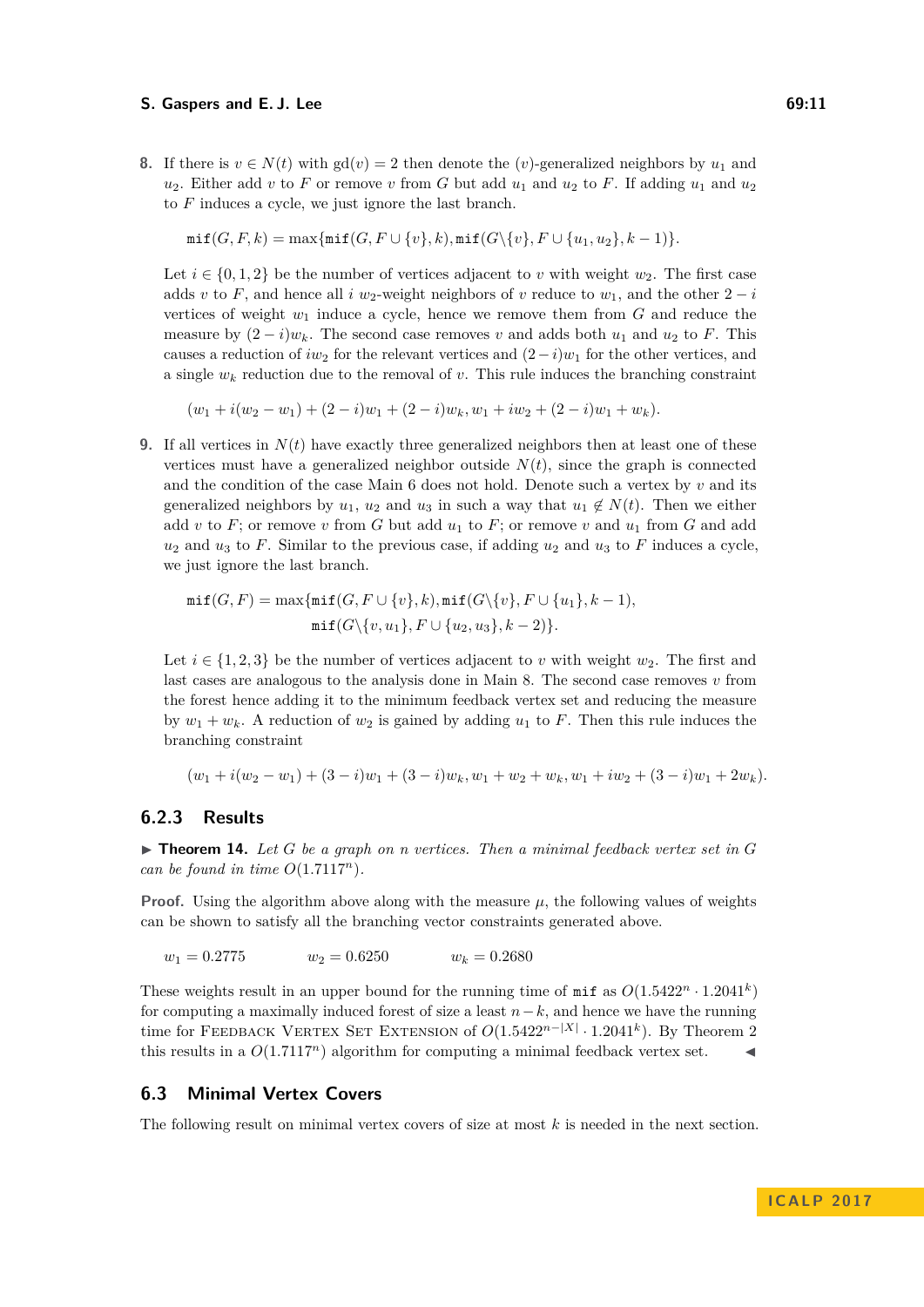#### **69:12 Exact Algorithms via Multivariate Subroutines**

**► Theorem 15.** Let  $\gamma$  be a constant with 0.169925  $\approx$  2 log<sub>2</sub> 3 – 3  $\leq \gamma \leq 1$ *. For every*  $n \geq k \geq 0$ , and every graph *G* on *n* vertices, the number of minimal vertex covers of size at *most k of G is at most*  $2^{\beta n + \gamma k}$ *, where*  $\beta = (1 - \gamma)/2$ *.* 

For  $\gamma = \frac{1}{3}$ , this implies that *G* has at most  $2^{(n+k)/3}$  minimal vertex covers of size at most *k*.

# **6.4 Minimal Feedback Vertex Sets**

We apply a similar methodology to enumerating minimal feedback vertex sets on an undirected graph with *n* vertices. The algorithm is similar in construction to one used in  $[6]$  yet a large amount of case analysis was added, along with potential functions in combination with the Measure and Conquer framework.

▶ **Theorem 16.** For a graph *G* with *n* vertices, all minimal feedback vertex sets can be *enumerated in time*  $O(1.8527^n)$ *.* 

### **6.5 Minimal Hitting Sets**

Based on [\[2\]](#page-12-11) we once again apply a multivariate analysis to enumerating all minimal hitting sets on a hypergraph of rank 3.

I **Theorem 17.** *For a hypergraph H with n vertices and rank 3, all minimal hitting sets can be enumerated in time*  $O(1.6627^n)$ *.* 

# **7 Conclusion**

The main contribution of this paper is a framework allowing us to turn many  $b^n c^k N^{O(1)}$ time algorithms for subset and subset enumeration problems into  $(1 + b - \frac{1}{c})^n N^{O(1)}$  time algorithms, generalizing a recent framework of Fomin et al. [\[5\]](#page-12-3).

The main complications in using the framework are, firstly, that new algorithms or running-time analyses are often needed, and, secondly, that such analyses need solutions to non-convex programs in the Measure and Conquer framework. In the usual Measure and Conquer analyses [\[7\]](#page-12-12), the objective is to upper bound a single variable  $(\alpha)$  which upper bounds the exponential part of the running time  $(2^{\alpha n})$  subject to convex constraints. Thus, it is sufficient to solve a convex optimization problem to minimize the running time [\[10,](#page-12-7) [12\]](#page-12-13) resulting from the constraints derived from the analysis. Here, the objective function  $(2^{\alpha} - 2^{-w_k})$  is non-convex. While experimenting with a range of solvers (Couenne, IPOPT, MINOS, SNOPT), either guaranteeing to find a global optimum (slow and used for optimality checks) or only a local optimum (faster and used mainly in the course of the algorithm design), we experienced on one hand that the local optima found by solvers are often the global optimum, but on the other hand that weakening non-tight constraints can sometimes lead to a better globally optimum solution.

**Acknowledgements.** We thank Daniel Lokshtanov, Fedor V. Fomin, and Saket Saurabh for discussions inspiring some of this work.

#### **References**

<span id="page-11-0"></span>**1** Jesper Makholm Byskov. Enumerating maximal independent sets with applications to graph colouring. *Oper. Res. Lett.*, 32(6):547–556, 2004. [doi:10.1016/j.orl.2004.03.002](http://dx.doi.org/10.1016/j.orl.2004.03.002).